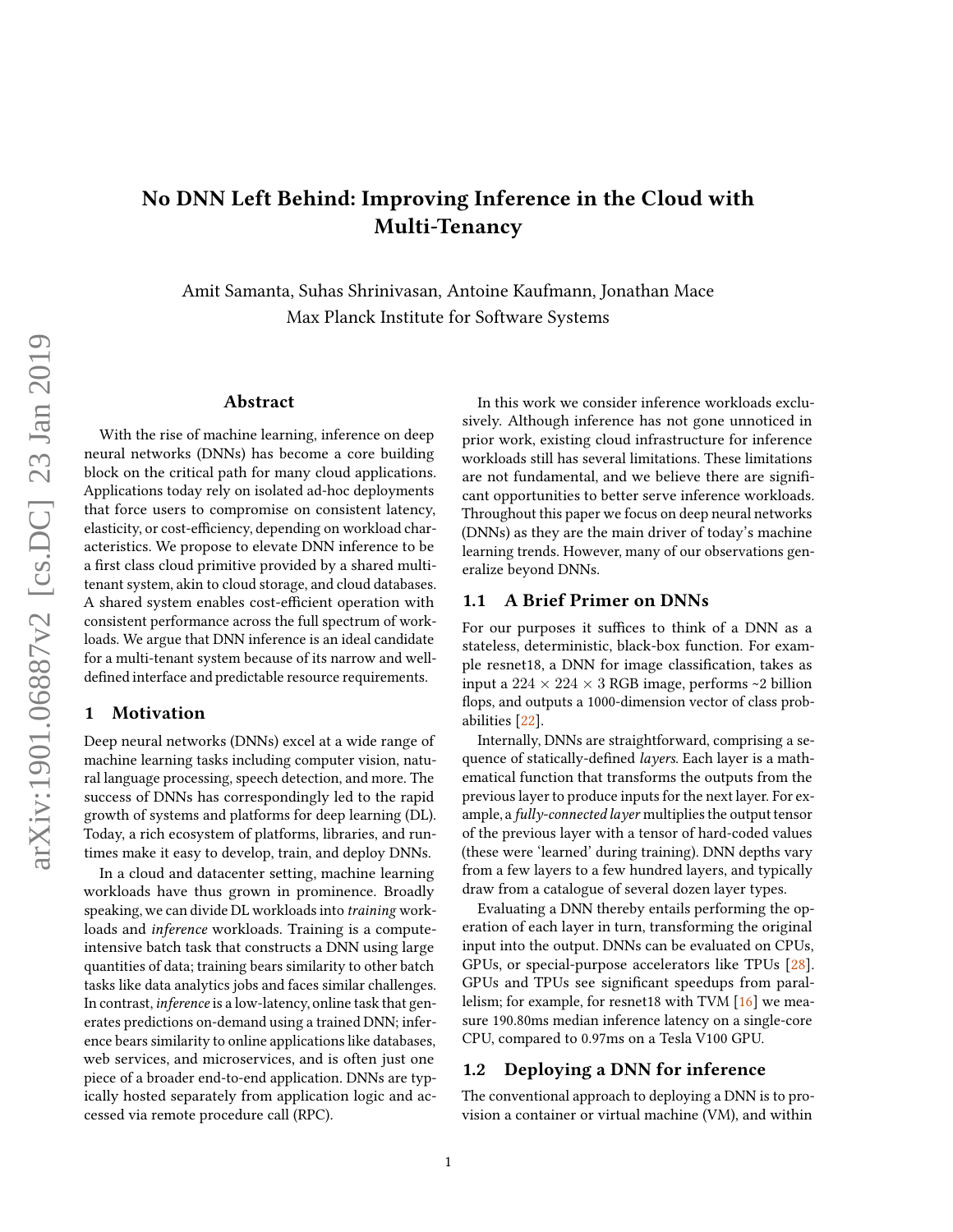the container or VM, host the model on a model server. Model servers are analogous to webservers, and notable examples include TensorFlow Serving [\[34\]](#page-6-2), Apache MXNet Model Server [\[30\]](#page-6-3), and Clipper [\[17\]](#page-5-1).

Aside from dedicated  $V$ Ms, $^1$  $^1$  cloud customers can alternatively use a hosted system to serve their model, such as Google ML Engine [\[5\]](#page-5-2) and Microsoft Azure ML [\[3\]](#page-5-3). These systems expose a higher-level interface for users – upload your model, and receive an endpoint to which you can send inference requests. Managed systems ease deployment complexity, as users do not have to manually provision specific resources or interact with underlying VMs. Internally, these systems also serve models using VMs. The main appeal of hosted solutions is to avoid capacity planning – these systems will automatically provision additional VMs if the workload increases, and alternatively tear down VMs if they are unused. Internal systems at companies such as Facebook, Google, and Uber take a similar approach [\[21,](#page-6-4) [23,](#page-6-5) [24,](#page-6-6) [34\]](#page-6-2).

The common strand among these approaches is isolation at the VM level. Some model servers support deploying more than one model at a time, but this is statically configured on start-up, with pre-allocated resources [\[34\]](#page-6-2). All frameworks support models with custom user-code layers.

#### <span id="page-1-2"></span>1.3 Expectations vs. Reality

All existing approaches to deploying DNNs use VMs for isolation. However, we argue that VMs are inefficient, undesirable, and fundamentally mismatched with the expectations and requirements of inference workloads. Inference workloads are online workloads and are often part of broader latency-sensitive end-to-end applications. The exact number of inference requests per second will vary unpredictably over time, often at fine time scales; meanwhile, the workload may have tail latency targets on the order of milliseconds, such as 7ms at Google [\[28\]](#page-6-1), 10ms at Uber [\[23\]](#page-6-5), and 25ms at Zendesk [\[15\]](#page-5-4).

Reality: idle resources and over-provisioning With this in mind, the basic approach of statically provisioning VMs has clear drawbacks. First and foremost, users must either (i) over-provision to satisfy the estimated peak demand, thus leaving resources idle much of the time; or (ii) accept increased latency and even denial of service if demand increases. Moreover, some workloads may never have sufficient demand to warrant an entire VM, and may even undergo long periods of idleness. Staticallyprovisioned VMs are wasteful, as users must nonetheless provision and pay for the excess capacity. The problem is further compounded when using expensive hardware accelerators like GPUs and TPUs, which only make sense for workloads that can sustain thousands of requests per second [\[28\]](#page-6-1). Lastly, mapping workload requirements to

concrete resources is non-trivial. In a recent Amazon blog post, authors describe how "developers are often stumped when the time comes to pick an instance type and size. Indeed, for larger models, the inference latency of CPUs may not meet the needs of online applications, while the cost of a full-fledged GPU may not be justified."  $[36]$ 

Reality: scaling in coarse-grained increments Statically-provisioned VMs are further mismatched for workloads with tight latency requirements. To satisfy these latency requirements, it may be necessary to use hardware accelerators like GPUs and TPUs. Hardware accelerators can provide several orders of magnitude speedup for inference workloads; for example, for resnet18 we measure 190.80ms median inference latency on one-core Google Cloud VM, compared to 0.97ms on a Tesla v100. However, hardware acceleration is both more expensive and more coarse-grained than CPU-only VMs. Concretely, the throughput of resnet18 on one CPU core is 5.24 inferences per second (inf/s), at a cost of 3.48c/hr (\$1.84 per million inferences). Conversely the throughput of resnet18 on a GPU is 1031 inf/s. $^{2}$  $^{2}$  $^{2}$  GPUs are therefore more cost-effective at \$2.55/hr (\$0.69 per million inferences).However, there is clearly a tradeoff: though GPUs have the potential for better latency and throughput, CPUs are scalable in much finer increments. Each generation of GPU and CPU offers a different point on this scale.

Reality: slow auto-scaling Beyond static resources, cloud providers also offer managed solutions, such as Google ML Engine, and Microsoft Azure ML, outlined in [§1.2.](#page-0-0) These solutions will scale provisioned resources in response to fluctuations in the workload. To do so, customers must specify latency targets or throughput thresholds, which trigger the system to automatically spin up new VMs or tear down VMs as workloads change. However, VMs are inherently slow to spin up, and as such, auto-scaling can only adapt to workload fluctuations over long time periods. For example, Amazon SageMaker [\[4\]](#page-5-5) makes scaling decisions in 5-minute increments by default. Google Cloud ML's documentation reflects this limitation: "If your traffic regularly has steep spikes, and if reliably low latency is important to your application, you may want to consider manual scaling."  $[5]$ .

Reality: high cold-start latency As a complement to auto-scaling, managed solutions also enable VMs to be torn down completely if workloads undergo long periods of idleness. This avoids paying for resources that will not be used, albeit over long time scales. However, when a workload picks up again, the resources must be re-provisioned. This task, sometimes referred to as coldstart, can take many seconds. For example, researchers evaluating the feasibility of DNNs in serverless applica-

<span id="page-1-0"></span><sup>&</sup>lt;sup>1</sup> In the rest of the paper we use VMs to refer to both containers and VMs for brevity.

<span id="page-1-1"></span> $2$ With batching and batch-interleaving we can increase throughput up to 4083 inf/s at the cost of elevated 62.1ms median latency.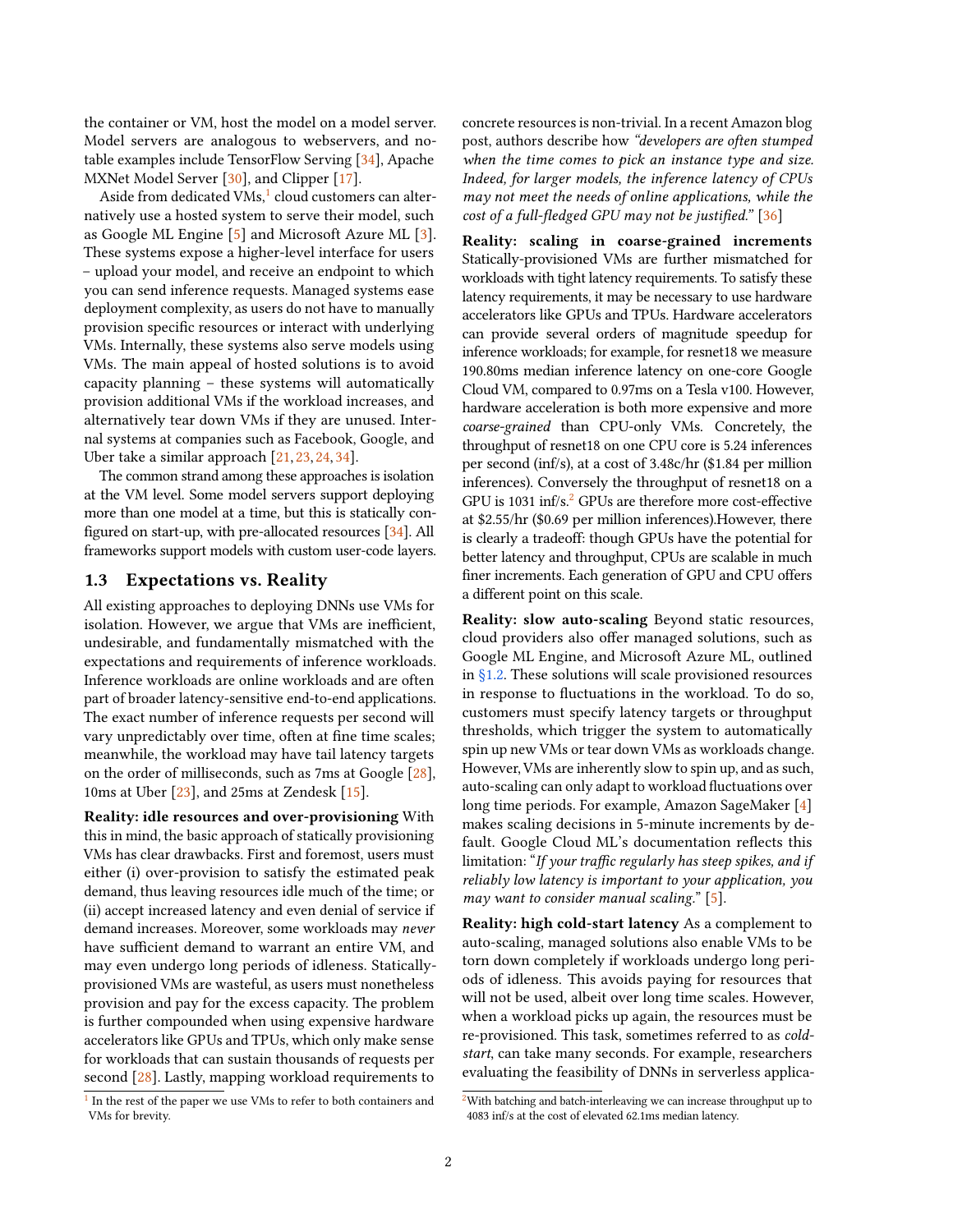tions measured cold-start times of up to 12 seconds for 100MB models [\[26\]](#page-6-8). This increased latency is clearly at odds with the needs of online workloads, and in particular, any workload that may be infrequent or sporadic.

Reality: mismatched pricing abstractions Although managed solutions offer a high-level abstraction for inference workloads – "give us your model, then send us your inference requests" - this abstraction is not reflected in the pricing models of these systems. Both the underlying implementations of these managed solutions, and subsequent pricing models, are based on total VM time, including idle time, instead of per inference or total compute time, as is common in, e.g. serverless computing environments [\[9\]](#page-5-6). Consequently, the costs of idle resources due to over-provisioning are reflected back on the user. Given the long time scales over which these systems make decisions  $-$  e.g. waiting 10 minutes before tearing down a Cloud ML container  $[6]$  – this adds significant nancial cost to users. This represents a fundamental tradeoff that is inherent to using VMs as the unit of provisioned resource: paying for unused, idle resources vs. incurring high cold-start latency.

### 1.4 Summary of Requirements

Based on these challenges, we summarize the following desirable properties for inference workloads:

Latency Inference workloads need stable average and tail latency, regardless of workload volume. Infrequent or sporadic workloads should not suffer from high cold-start latency.

Elasticity Online workloads are inherently unpredictable, and may rapidly transition from low-volume to high-volume. Workload fluctuations should be handled transparently.

Cost-Effective Users should not have to significantly over-provision resources. Moreover, costs should be consistent regardless of the workload volume, i.e. users should be charged based on the work done.

#### <span id="page-2-0"></span>2 Multi-Tenant Systems

VMs and containers are a poor fit for inference workloads. Our proposed alternative is to share the underlying resources across tenants, by executing inference workloads within a shared, multi-tenant system. In shared systems, the system operator provisions resources for the system as a whole, and runs long-lived system processes that receive and execute requests from different tenants concurrently. By sharing resources, fluctuations in demand can be amortized across tenants, and we avoid over-provisioning and wasting resources. By sharing processes, workload spikes can be absorbed by re-distributing load, and workloads with long periods of

inactivity do not incur cold-start latency. And lastly, since cloud providers maintain control over the system and its resources, they can more closely align the pricing and system abstractions (e.g., by charging on a per-request basis). Today, multi-tenant systems already provide a variety of core datacenter services, such as storage [\[13,](#page-5-8) [19\]](#page-5-9), databases  $[1,14]$  $[1,14]$ , queueing  $[2]$ , and co-ordination  $[12,25]$  $[12,25]$ .

Multi-tenant systems are only justifiable for core datacenter functionality, where there is a common need for the functionality across many tenants and workloads. We believe that DNN inference is sufficiently important and prevalent to justify a specialized multi-tenant system. A shared system can significantly improve elasticity and cost-effectiveness. However, in designing a multitenant system for inference workloads, we must juggle our original goals with three additional challenges:

Abstractions Tenants no longer interact with compute resources directly. Instead, shared systems expose highlevel abstractions and interfaces. These abstractions must generalize across many workloads and tenants.

Security Shared systems execute requests of different tenants within the same, shared processes. Thus, users are no longer separated by rigid OS or hypervisor boundaries. Nonetheless, we must still ensure security between different tenant workloads.

Performance Isolation The system must prevent performance interference between different tenants. Performance isolation is arguably the most difficult challenge for multi-tenant systems today, and remains an active area of research for multi-tenant systems in general [\[11,](#page-5-14) [31](#page-6-10)[–33,](#page-6-11) [37\]](#page-6-12).

In the remainder of this paper, we outline how a multitenant system for DNN inference can address these challenges, while also satisfying our original motivating requirements.

#### <span id="page-2-1"></span>3 Design of a Shared Inference System

Our proposed system architecture bears similarity to many other shared systems [\[1,](#page-5-10) [14,](#page-5-11) [19\]](#page-5-9). High-level metaoperations are handled by a logically centralized controller. Meanwhile, DNN hosting and inference are handled by worker processes, spread across many machines.

<span id="page-2-2"></span>Users first upload a DNN to the system and then start sending inference requests. Internally, the system distributes the DNN to one or more workers. Then, inference requests are routed to the workers that host the DNN. Workers host DNNs for many tenants simultaneously, and receive incoming requests. If a DNN is in high-demand, it is replicated across many workers. Replication achieves both fault tolerance, and elasticity. In our design, we focus particular attention on how workers multiplex inference requests across potentially many models.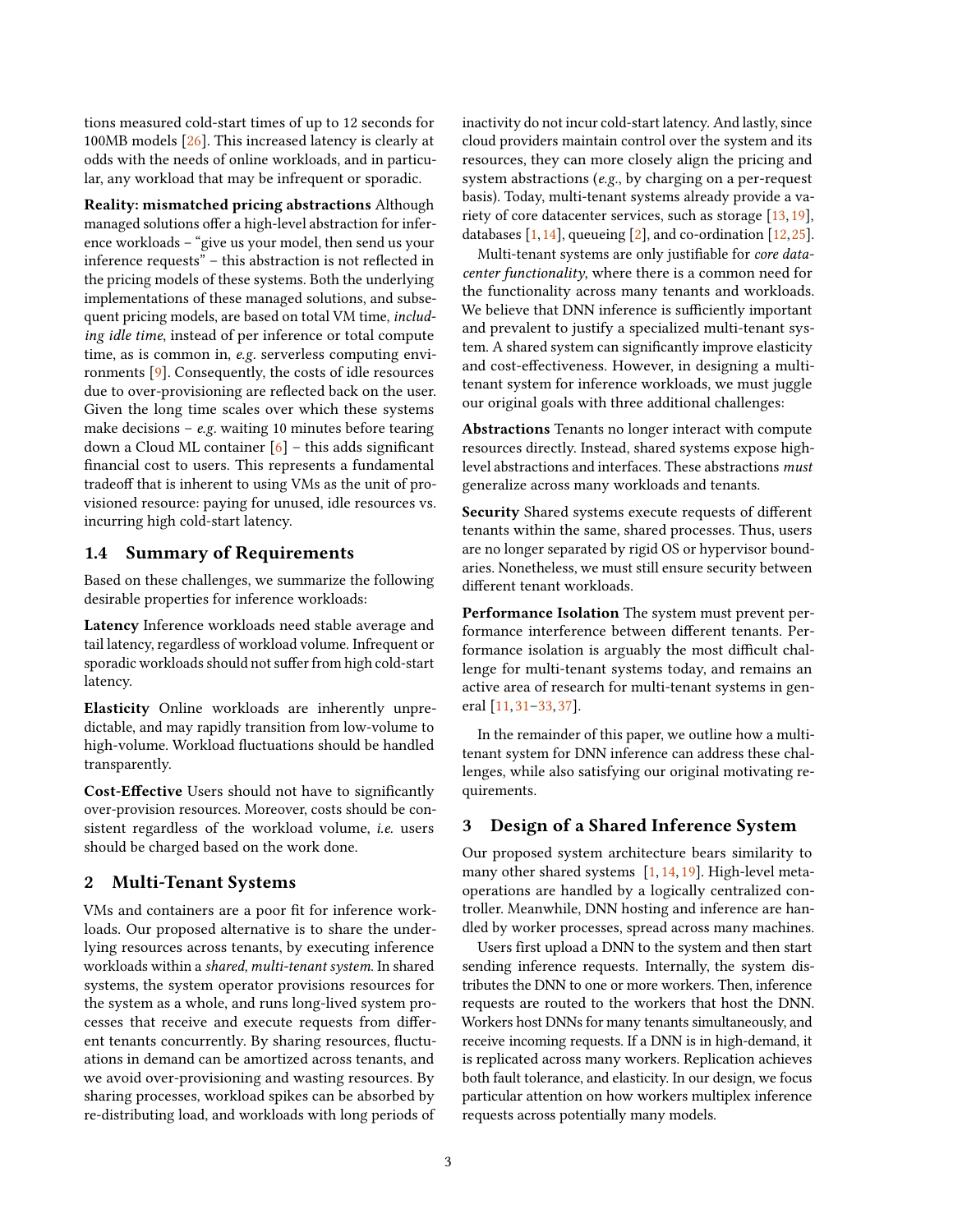## 3.1 Inference Runtime

Since the focus of our system is inference, a pre-requisite is for users to have trained their DNN using an existing deep learning framework such as TensorFlow [\[10\]](#page-5-15). However, today's DL frameworks are designed to handle the entire model lifecycle, from training to deployment, and crucially, the framework also provides the runtime for model execution. In a multi-tenant system it is infeasible to allow users to upload an arbitrary runtime for executing their model, as this would require heavyweight isolation techniques to guarantee security, and it would limit opportunities for optimization. Instead, our system contains an internal model execution runtime and does not require user-code for performing inference.

However, using a custom runtime means users must submit models in a format understood by the runtime. Recent efforts in the machine learning community to address framework inter-operability have led to the development of the Open Neural Network eXchange (ONNX) model format [\[7\]](#page-5-16). The ONNX model format is simply a high-level description of the structure and parameters of a trained DNN, without framework-specific code or runtime optimizations.

The downside of this abstraction is that it restricts users to a pre-defined set of supported layer types. While existing DL frameworks allow users to implement custom layer types, user extensions are not feasible in a multi-tenant system. We do not believe that this is a significant limitation for our system targeting commoncase workloads. For example, 95% of production DNNs at Google use standard layers; moreover, Google's production hardware accelerator, the TPU, only supports standard layers [\[28\]](#page-6-1). Thus, supporting prototype layers is unnecessary until they reach mainstream adoption, at which point they can be included in our set of supported layer types. In general this restriction is reasonable and multi-tenant systems often disallow custom user code; for example, multi-tenant databases typically do not support SQL's user-defined functions  $[1, 13]$  $[1, 13]$  $[1, 13]$ .

#### <span id="page-3-1"></span>3.2 Performance Isolation

In shared systems, performance isolation is important for ensuring aggressive tenants or unpredictable workloads do not cause starvation, reduced throughput, or high latency for others. However, comprehensive performance isolation is a challenge, even for existing systems today. Difficulties arise because isolation must be implemented at the application level, where we lack the ability to preempt requests while they are executing. A common approach is to predict resource requirements, measure actual consumption, and use coarse-grained feedback loops to provide guarantees like fairness over time [\[32,](#page-6-13) [35\]](#page-6-14). Often this is implemented as a fair queue scheduler at the request admission point [\[33\]](#page-6-11).

However, unlike workloads from other domains, DNN inference has highly predictable resource consumption patterns. In other multi-tenant systems, performance isolation is difficult primarily because resource requirements are unpredictable and vary widely from request to request [\[33\]](#page-6-11), and once a request is admitted it runs to completion. DNN inference does not face this challenge, because inference is a fundamentally predictable computation. This stems from the structure of DNNs  $(\S1.1)$ – they are a fixed sequence of mathematical operations. A priori, we can quantify the exact number of flops required by each layer of the DNN. Moreover, DNNs are predictable as they do not contain control flow elements.<sup>[3](#page-3-0)</sup> DNNs that accept variable-sized or batched inputs also vary deterministically based on input size.

We can exploit this predictability to do a much better job of scheduling, whether at request admission, or at finer granularity within the system. Instead of modeling costs up front, we propose a more pragmatic approach based on measurement. In our experiments with TVM [\[16\]](#page-5-0) we measure 99th percentile latencies not exceeding 15% of the mean for a range of off-the-shelf DNNs [\[8\]](#page-5-17) and workload mixes.

Predictable computations enable systems to react to workload fluctuations much more quickly, and enable higher quality scheduling decisions. For example, instead of heuristic-based best effort scheduling, an admission scheduler can confidently optimize an objective across all pending requests, such as minimizing average latency. Overall, predictable DNN inference presents an opportunity both to improve upon existing resource management techniques, and to explore new approaches entirely.

### <span id="page-3-2"></span>3.3 Efficiency and Optimizations

A key characteristic of a multi-tenant system is to alternate service between different tenants. In the worst case, each request may require loading and executing a different model that is not currently loaded. This introduces additional resource costs, such as the need to copy the model from a remote machine or from cold storage. Similarly, if we use hardware accelerators, then models need to be copied from host memory to device memory. Overall, the total inference latency will depend on a combination of execution latency (CPU, GPU, or other accelerator) and transfer latency (PCIe, disk, and/or network). As mentioned in [§3.2,](#page-3-1) execution latency is predictable; but so too is transfer latency, since the memory footprint of a DNN is fixed. For example, resnet18 allocates approximately 78MB device memory for DNN weights; we measure ~7ms increased latency when copying weights prior to each inference, consistent with 12GB/s PCIe bandwidth.

Not all inference requests incur memory transfer over-

<span id="page-3-0"></span> $3$ This does not preclude higher-level control flow, which is the subject of recent research [\[27,](#page-6-15) [38\]](#page-7-0)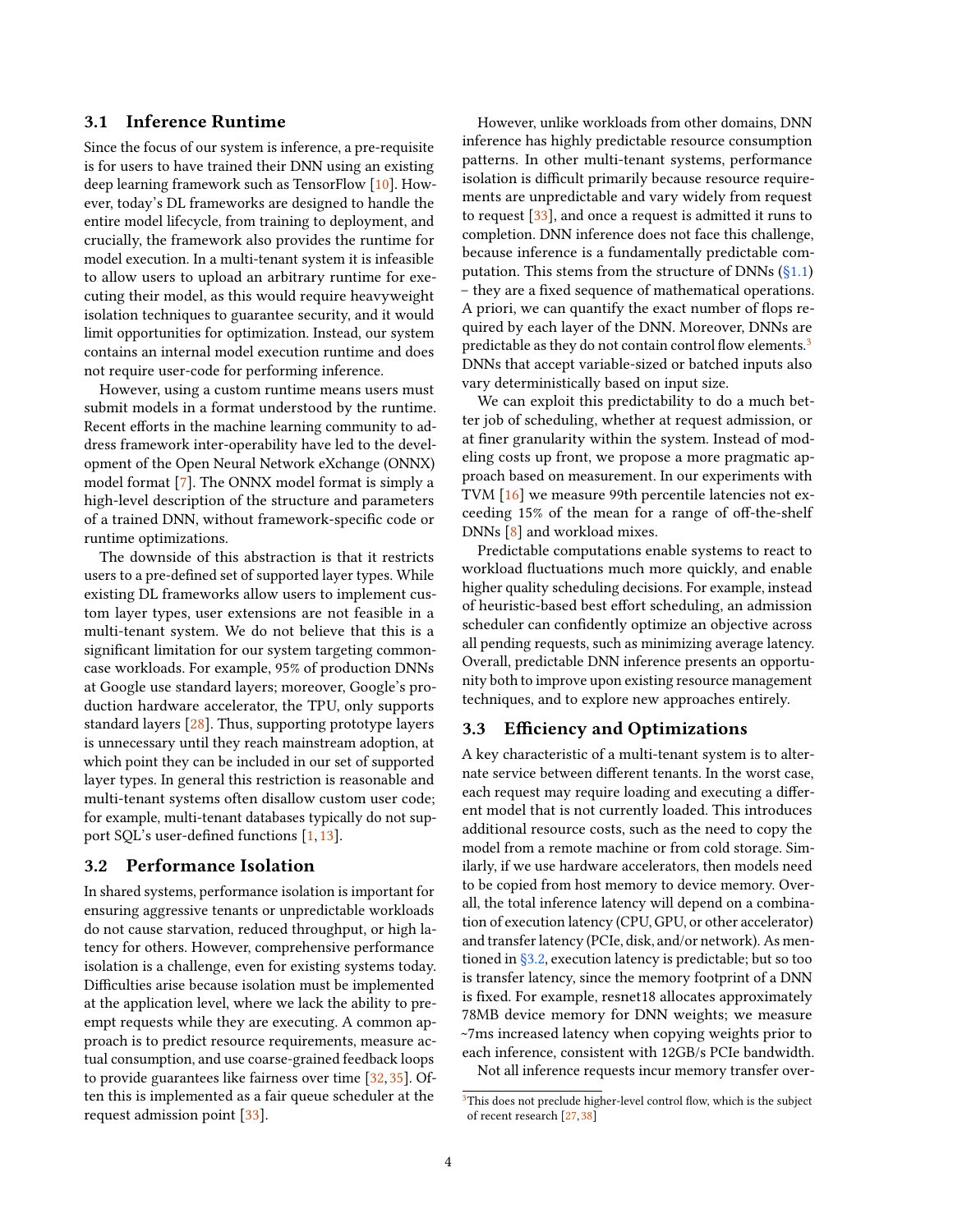heads because of caching opportunities at each level. The typical memory footprint of a DNN is in the tens or hundreds of MBs; in contrast, servers often exceed 1TB of main memory, current-generation GPUs have up to 32GB device memory, and current-generation TPUs have 64GB device memory. Most requests can exploit cached models instead of reloading from scratch. Consequently, bottlenecks will vary based on resource requirements of each DNN and cache hit ratios. For example, for models like resnet18, a GPU cache hit ratio of 85% or greater would shift the bottleneck resource from PCIe bandwidth to GPU execution latency.

In all, this leads to a multi-resource scheduling problem that, while similar to work in other domains [\[20,](#page-5-18) [32\]](#page-6-13), has some unique constraints: (i) inference requests have predictable resource requirements; (ii) inference requests consume resources one-at-a-time; (iii) resources are independent and asynchronous; (iv) resources have measurable concurrency and throughput; and (v) scheduling decisions can be interposed before each resource. These constraints present an opportunity for high quality, finegrained scheduling.

Beyond fine-grained scheduling decisions, we also have opportunities for high-quality placement and loadmanagement decisions. For any request, we can calculate with high confidence the latency of local execution including any memory transfers. We can consider alternative execution strategies, such as CPU execution vs. hardware accelerator, and local vs. remote. A worker with several pending requests can calculate a priori the expected completion time of each request, including queueing time, and pre-emptively cancel or re-route requests accordingly.

Of course, the optimizations we have described primarily affect models with infrequent or varying workload patterns, for which multi-tenancy 'reclaims' resources that would otherwise go unused. This does not, however, come at the expense of degraded performance for heavy workloads. If a model does have a heavy workload (i.e., enough demand to saturate a worker entirely), then we migrate colocated models elsewhere, giving the heavy workload essentially exclusive use of the worker. Then, any hardware [\[28\]](#page-6-1) or software [\[18,](#page-5-19) [29\]](#page-6-16) optimizations are equally applicable.

## <span id="page-4-0"></span>4 Discussion

Multi-tenancy has complementary goals to much of the prior work around DNN inference. Assuming sufficient workload demand from individual models, multi-tenant systems can equally benefit from specially designed accelerators  $[28]$ , fine-grained batching techniques  $[18]$ , and potential future results in inter-model batching [\[29\]](#page-6-16). A multi-tenant system would be particularly well-placed for exploiting inter-model optimizations, as the system

controls model placement and co-location decisions.

In the research literature, the most similar system to what we propose is Clipper [\[17\]](#page-5-1). Clipper also proposes an abstraction to serve as a "narrow waist" for model deployment, albeit different to our proposed abstraction, and isolates models using containers. Clipper focuses on challenges and optimizations that lie above their proposed interface – model management, latency-throughput tradeoffs, and higher-level concerns like prediction accuracy. By contrast, we consider different challenges and optimizations that lie below our proposed interface. In industry, the most similar system to what we propose is TFS2 [\[34\]](#page-6-2), Google's internal model hosting system, which distributes models to shared worker processes and provides automatic scaling; however, there is insufficient public information for a detailed comparison.

In this paper we did not discuss pre- and postprocessing of DNN inputs and outputs, an important step for every DNN pipeline. We believe that this step is better handled by a separate (but possibly co-located and co-designed) system, that composes much like e.g. distributed file systems and databases. Processing steps have different performance characteristics compared to DNN inference, and often rely on user code; of course, this does not preclude entirely the possibility of safe high-level abstractions. The biggest difference between processing and inference is inter-model commonality. Pre- and post-processing steps are often similar between DNNs, and can be batched, even across different model pipelines [\[29\]](#page-6-16). However, DNN inference has fewer opportunities for batching across models, as model weights are unique.

Lastly, DNN inference does not cover all machine learning workloads. But, by restricting our design to this specific but common workload class, it enables assumptions around performance, predictability, and clarity, that we would otherwise lack. Models beyond DNNs have fundamentally different performance characteristics, thus we omit them from consideration. Similarly, we exclude reinforcement learning, which does not have a distinct inference phase. Multi-tenant systems for these other scenarios may also make sense, and we look forward to seeing future research in this direction.

#### 5 Conclusion

In this paper we proposed that DNN inference should be a first-class cloud primitive, provided by a shared multitenant system. Multi-tenancy enables cost-efficient operation with consistent performance across a wide range of workloads. DNN inference is ideally suited for multitenancy because of its predictable resource requirements, which help address the important question of performance isolation.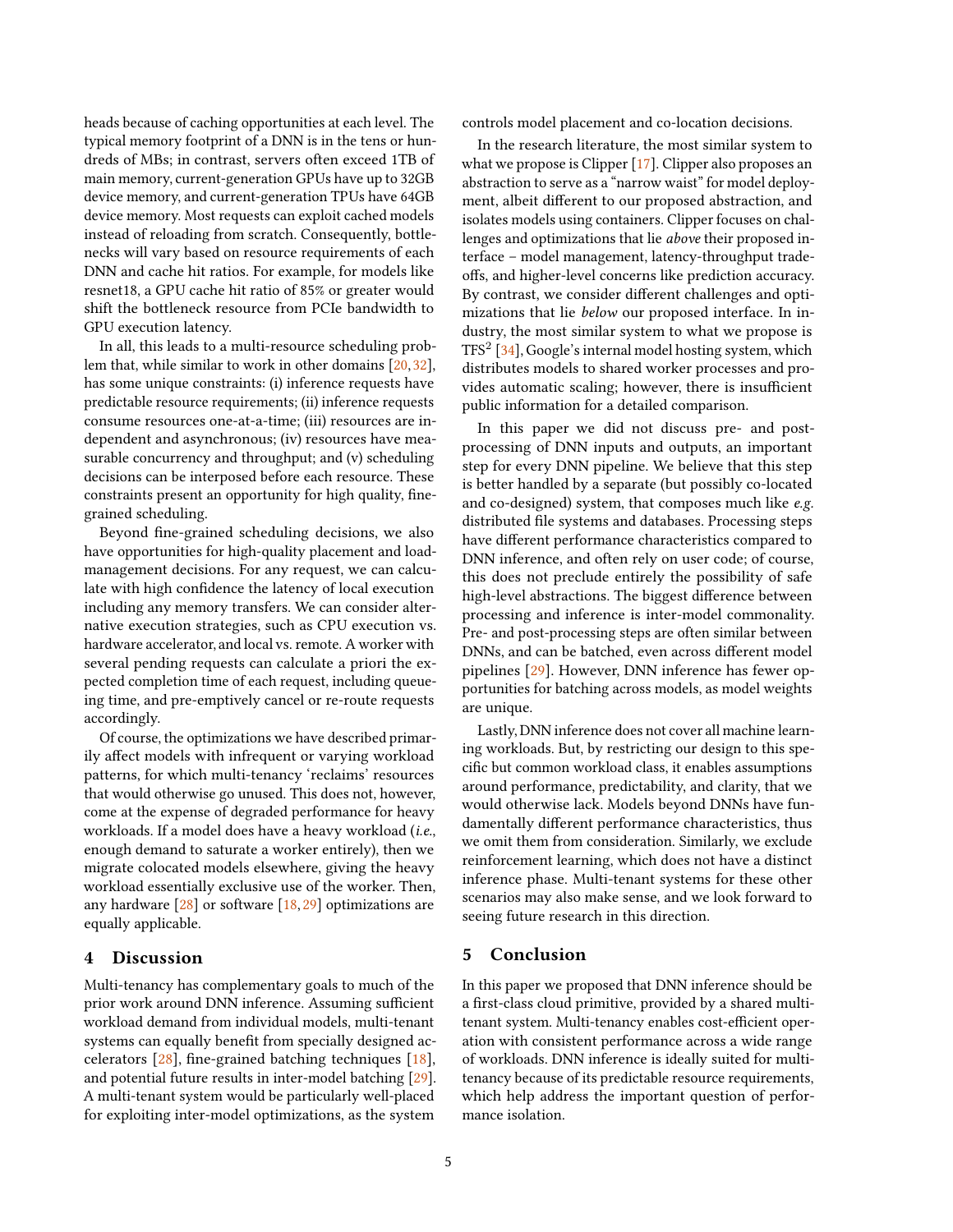## References

- <span id="page-5-10"></span>[1] Apache HBase. Retrieved January 2019 from [https:](https://hbase.apache.org) [//hbase.apache.org](https://hbase.apache.org).  $(\S2, 3, \text{ and } 3.1)$  $(\S2, 3, \text{ and } 3.1)$  $(\S2, 3, \text{ and } 3.1)$  $(\S2, 3, \text{ and } 3.1)$ .
- <span id="page-5-12"></span>[2] Apache Kafka: A distributed streaming platform. Retrieved January 2019 from [https://kafka.apache.](https://kafka.apache.org) [org](https://kafka.apache.org). ([§2\)](#page-2-0).
- <span id="page-5-3"></span>[3] Deploy models with the Azure Machine Learning service. Retrieved January 2019 from [https:](https://docs.microsoft.com/en-us/azure/machine-learning/service/how-to-deploy-and-where) [//docs.microsoft.com/en-us/azure/machine](https://docs.microsoft.com/en-us/azure/machine-learning/service/how-to-deploy-and-where)[learning/service/how-to-deploy-and-where](https://docs.microsoft.com/en-us/azure/machine-learning/service/how-to-deploy-and-where).  $(S1.2)$ .
- <span id="page-5-5"></span>[4] Deploying a Model on Amazon SageMaker Hosting Services. Retrieved January 2019 from [https://docs.aws.amazon.com/sagemaker/latest/](https://docs.aws.amazon.com/sagemaker/latest/dg/how-it-works-hosting.html) [dg/how-it-works-hosting.html](https://docs.aws.amazon.com/sagemaker/latest/dg/how-it-works-hosting.html). ([§1.3\)](#page-1-2).
- <span id="page-5-2"></span>[5] Google Cloud Machine Learning Engine. Retrieved January 2019 from [https://cloud.google.com/ml](https://cloud.google.com/ml-engine/docs/tensorflow/prediction-overview)[engine/docs/tensorflow/prediction-overview](https://cloud.google.com/ml-engine/docs/tensorflow/prediction-overview). ([§1.2](#page-0-0) and [1.3\)](#page-1-2).
- <span id="page-5-7"></span>[6] Google Cloud ML Engine Pricing: More about prediction costs. Retrieved January 2019 from [https://cloud.google.com/ml-engine/docs/](https://cloud.google.com/ml-engine/docs/pricing#more_about_prediction_costs) [pricing#more\\_about\\_prediction\\_costs](https://cloud.google.com/ml-engine/docs/pricing#more_about_prediction_costs). ([§1.3\)](#page-1-2).
- <span id="page-5-16"></span>[7] Open Neural Network Exchange Format: The new open ecosystem for interchangeable AI models. Retrieved January 2019 from <https://onnx.ai/>. ([§3.1\)](#page-2-2).
- <span id="page-5-17"></span>[8] The ONNX Model Zoo. Retrieved January 2019 from <https://github.com/onnx/models>. ([§3.2\)](#page-3-1).
- <span id="page-5-6"></span>[9] Microsoft Azure Functions. Retrieved January 2019 from [https://azure.microsoft.com/en](https://azure.microsoft.com/en-us/services/functions/)[us/services/functions/](https://azure.microsoft.com/en-us/services/functions/), 2019. ([§1.3\)](#page-1-2).
- <span id="page-5-15"></span>[10] Abadi, M., Barham, P., Chen, J., Chen, Z., Davis, A., Dean, J., Devin, M., Ghemawat, S., Irving, G., Isard, M., Manjunath, K., Levenberg, J., Monga, R., Moore, S., Murray, D. G., Steiner, B., Tucker, P., Vasudevan, V., Warden, P., Wicke, M., Yu, Y., and Zheng, X. TensorFlow: A System for Large-Scale Machine Learning. In Proceedings of the 12th USENIX Symposium on Operating Systems Design and Implementation (OSDI) (2016), pp. 265–283.  $(S3.1)$ .
- <span id="page-5-14"></span>[11] Angel, S., Ballani, H., Karagiannis, T., O'Shea, G., and Thereska, E. End-to-end Performance Isolation Through Virtual Datacenters. In Proceedings of the 11th USENIX Symposium on Operating Systems Design and Implementation (OSDI) (2014), pp. 233– 248. ([§2\)](#page-2-0).
- <span id="page-5-13"></span>[12] BURROWS, M. The Chubby lock service for looselycoupled distributed systems. In Proceedings of the 7th USENIX Symposium on Operating Systems Design and Implementation (OSDI) (2006), USENIX Association, pp. 335–350. ([§2\)](#page-2-0).
- <span id="page-5-8"></span>[13] Calder, B., Wang, J., Ogus, A., Nilakantan, N., Skjolsvold, A., McKelvie, S., Xu, Y., Srivastav, S., Wu, J., SIMITCI, H., ET AL. Windows Azure Storage: A Highly Available Cloud Storage Service with Strong Consistency. In Proceedings of the 23rd ACM Symposium on Operating Systems Principles (SOSP) (2011). ([§2](#page-2-0) and [3.1\)](#page-2-2).
- <span id="page-5-11"></span>[14] Chang, F., Dean, J., Ghemawat, S., Hsieh, W. C., WALLACH, D. A., BURROWS, M., CHANDRA, T., FIKES, A., and Gruber, R. E. Bigtable: A distributed storage system for structured data. In Proceedings of the 7th USENIX Symposium on Operating Systems Design and Implementation (OSDI) (2006). ([§2](#page-2-0) and [3\)](#page-2-1).
- <span id="page-5-4"></span>[15] CHEE YAU, W. How Zendesk Serves Tensor-Flow Models in Production. [https://medium.](https://medium.com/zendesk-engineering/how-zendesk-serves-tensorflow-models-in-production-751ee22f0f4b) [com/zendesk-engineering/how-zendesk-serves](https://medium.com/zendesk-engineering/how-zendesk-serves-tensorflow-models-in-production-751ee22f0f4b)[tensorflow-models-in-production-751ee22f0f4b](https://medium.com/zendesk-engineering/how-zendesk-serves-tensorflow-models-in-production-751ee22f0f4b), February 2017. ([§1.3\)](#page-1-2).
- <span id="page-5-0"></span>[16] Chen, T., Moreau, T., Jiang, Z., Zheng, L., Yan, E., SHEN, H., COWAN, M., WANG, L., HU, Y., CEZE, L., ET AL. TVM: An Automated End-to-End Optimizing Compiler for Deep Learning. In 13th USENIX Symposium on Operating Systems Design and Implementation (OSDI) (2018), pp. 578–594. ([§1.1](#page-0-1) and [3.2\)](#page-3-1).
- <span id="page-5-1"></span>[17] Crankshaw, D.,Wang, X., Zhou, G., Franklin, M. J., Gonzalez, J. E., and Stoica, I. Clipper: A Low-Latency Online Prediction Serving System. In Proceedings of the 14th USENIX Symposium on Networked Systems Design and Implementation (NSDI) (2017), pp. 613–627. ([§1.2](#page-0-0) and [4\)](#page-4-0).
- <span id="page-5-19"></span>[18] Gao, P., Yu, L., Wu, Y., and Li, J. Low Latency RNN Inference with Cellular Batching. In Proceedings of the 13th ACM European Conference on Computer Systems (EuroSys) (2018), ACM, p. 31. ([§3.3](#page-3-2) and [4\)](#page-4-0).
- <span id="page-5-9"></span>[19] GHEMAWAT, S., GOBIOFF, H., AND LEUNG, S.-T. The Google File System. In Proceedings of the 19th ACM Symposium on Operating Systems Principles (SOSP) (2003), ACM, pp. 29–43. ([§2](#page-2-0) and [3\)](#page-2-1).
- <span id="page-5-18"></span>[20] Ghodsi, A., Sekar, V., Zaharia, M., and Stoica, I. Multi-Resource Fair Queueing for Packet Processing. In Proceedings of the 2012 Conference of the ACM Special Interest Group on Data Communication (SIGCOMM) (2012). ([§3.3\)](#page-3-2).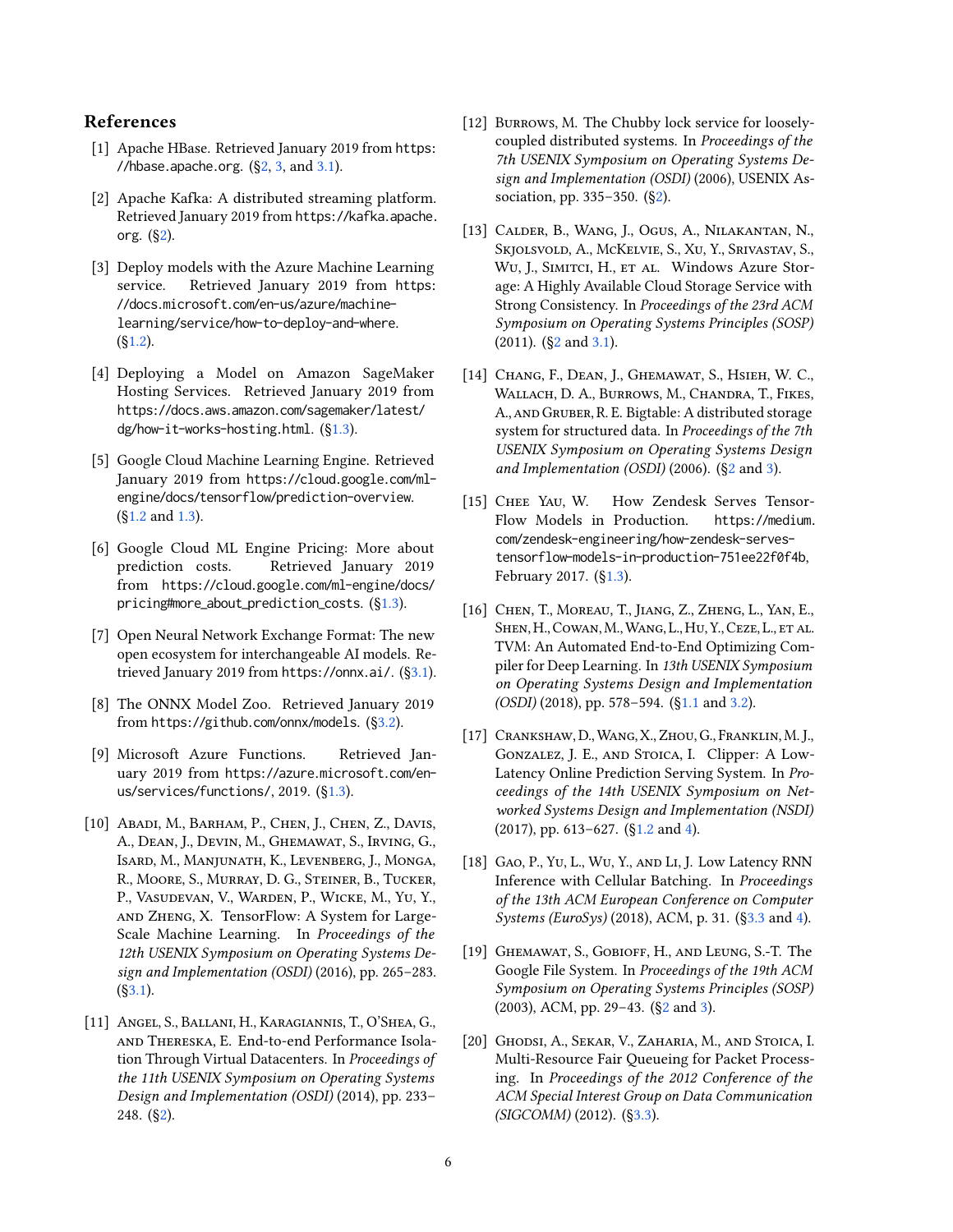- <span id="page-6-4"></span>[21] Hazelwood, K., Bird, S., Brooks, D., Chintala, S., Diril, U., Dzhulgakov, D., Fawzy, M., Jia, B., Jia, Y., KALRO, A., ET AL. Applied Machine Learning at Facebook: A Datacenter Infrastructure Perspective. In Proceedings of the 24th IEEE International Symposium on High-Performance Computer Architecture (HPCA) (2018), IEEE, pp. 620–629. ([§1.2\)](#page-0-0).
- <span id="page-6-0"></span>[22] He, K., Zhang, X., Ren, S., and Sun, J. Deep Residual Learning for Image Recognition. In Proceedings of the 29th IEEE Conference on Computer Vision and Pattern Recognition (CVPR) (2016), pp. 770–778.  $(S1.1)$ .
- <span id="page-6-5"></span>[23] Hermann, J., and Del Balso,M. Meet Michelangelo: Uber's Machine Learning Platform. [https://eng.](https://eng.uber.com/michelangelo/) [uber.com/michelangelo/](https://eng.uber.com/michelangelo/), September 2017. ([§1.2](#page-0-0) and [1.3\)](#page-1-2).
- <span id="page-6-6"></span>[24] Hermann, J., and Del Balso, M. Scaling Machine Learning at Uber with Michelangelo. [https://eng.](https://eng.uber.com/scaling-michelangelo/) [uber.com/scaling-michelangelo/](https://eng.uber.com/scaling-michelangelo/), November 2018.  $(S1.2)$ .
- <span id="page-6-9"></span>[25] HUNT, P., KONAR, M., JUNQUEIRA, F. P., AND REED, B. ZooKeeper: Wait-free Coordination for Internetscale Systems. In Proceedings of the 2010 USENIX Annual Technical Conference (ATC) (2010), USENIX Association. ([§2\)](#page-2-0).
- <span id="page-6-8"></span>[26] Ishakian, V., Muthusamy, V., and Slominski, A. Serving deep learning models in a serverless platform. In Proceedings of the 2018 IEEE International Conference on Cloud Engineering (IC2E) (2018), IEEE, pp. 257–262. ([§1.3\)](#page-1-2).
- <span id="page-6-15"></span>[27] Jeong, E., Jeong, J. S., Kim, S., Yu, G.-I., and Chun, B.-G. Improving the Expressiveness of Deep Learning Frameworks with Recursion. In Proceedings of the 13th ACM European Conference on Computer Systems (EuroSys) (2018), ACM. ([§3\)](#page-3-0).
- <span id="page-6-1"></span>[28] Jouppi, N. P., Young, C., Patil, N., Patterson, D., Agrawal, G., Bajwa, R., Bates, S., Bhatia, S., Boden, N., BORCHERS, A., ET AL. In-Datacenter Performance Analysis of a Tensor Processing Unit. In Proceedings of the 44th ACM/IEEE International Symposium on Computer Architecture (ISCA) (2017), IEEE, pp. 1–12. ([§1.1,](#page-0-1) [1.3,](#page-1-2) [3.1,](#page-2-2) [3.3,](#page-3-2) and [4\)](#page-4-0).
- <span id="page-6-16"></span>[29] Lee, Y., Scolari, A., Chun, B.-G., Santambrogio, M. D., Weimer, M., and Interlandi, M. PRET-ZEL: Opening the Black Box of Machine Learning Prediction Serving Systems. In Proceedings of the 13th USENIX Symposium on Operating Systems Design and Implementation (OSDI) (2018), pp. 611–626. ([§3.3](#page-3-2) and [4\)](#page-4-0).
- <span id="page-6-3"></span>[30] Lupesko, H., Wang, Y., and Yu, R. Introducing Model Server for Apache MXNet. [https://aws.amazon.com/blogs/machine-learning/](https://aws.amazon.com/blogs/machine-learning/introducing-model-server-for-apache-mxnet/) [introducing-model-server-for-apache-mxnet/](https://aws.amazon.com/blogs/machine-learning/introducing-model-server-for-apache-mxnet/), December 2017. ([§1.2\)](#page-0-0).
- <span id="page-6-10"></span>[31] Mace, J., Bodik, P., Fonseca, R., and Musuvathi, M. Towards General-Purpose Resource Management in Shared Cloud Services. In Proceedings of the 10th USENIX Workshop on Hot Topics in System Dependability (HotDep) (2014). ([§2\)](#page-2-0).
- <span id="page-6-13"></span>[32] Mace, J., Bodik, P., Fonseca, R., and Musuvathi, M. Retro: Targeted Resource Management in Multi-Tenant Distributed Systems. In Proceedings of the 12th USENIX Symposium on Networked Systems Design and Implementation (NSDI '15) (2015). ([§2,](#page-2-0) [3.2,](#page-3-1) and [3.3\)](#page-3-2).
- <span id="page-6-11"></span>[33] Mace, J., Bodik, P., Musuvathi, M., Fonseca, R., and Varadarajan, K. 2DFQ: Two-Dimensional Fair Queuing for Multi-Tenant Cloud Services. In Proceedings of the 2016 Conference of the ACM Special Interest Group on Data Communication (SIGCOMM) (2016). ([§2](#page-2-0) and [3.2\)](#page-3-1).
- <span id="page-6-2"></span>[34] Olston, C., Fiedel, N., Gorovoy, K., Harmsen, J., Lao, L., Li, F., Rajashekhar, V., Ramesh, S., and Soyke, J. TensorFlow-Serving: Flexible, High-Performance ML Serving. In Proceedings of the Workshop on ML Systems at NIPS'17 (2017). ([§1.2](#page-0-0) and [4\)](#page-4-0).
- <span id="page-6-14"></span>[35] SHUE, D., FREEDMAN, M. J., AND SHAIKH, A. Performance Isolation and Fairness for Multi-Tenant Cloud Storage. In Proceedings of the 10th USENIX Symposium on Operating Systems Design and Implementation (OSDI) (2012). ([§3.2\)](#page-3-1).
- <span id="page-6-7"></span>[36] Simon, J. Amazon Elastic Inference – GPU-Powered Deep Learning Inference Acceleration. [https://aws.amazon.com/blogs/aws/amazon](https://aws.amazon.com/blogs/aws/amazon-elastic-inference-gpu-powered-deep-learning-inference-acceleration/)[elastic-inference-gpu-powered-deep-learning](https://aws.amazon.com/blogs/aws/amazon-elastic-inference-gpu-powered-deep-learning-inference-acceleration/)[inference-acceleration/](https://aws.amazon.com/blogs/aws/amazon-elastic-inference-gpu-powered-deep-learning-inference-acceleration/), November 2018. ([§1.3\)](#page-1-2).
- <span id="page-6-12"></span>[37] Yang, S., Liu, J., Arpaci-Dusseau, A. C., and Arpaci-Dusseau, R. H. Principled Schedulability Analysis for Distributed Storage Systems using Thread Architecture Models. In Proceedings of the 13th USENIX Symposium on Operating Systems Design and Implementation (OSDI) (2018), USENIX Association, pp. 161–176. ([§2\)](#page-2-0).